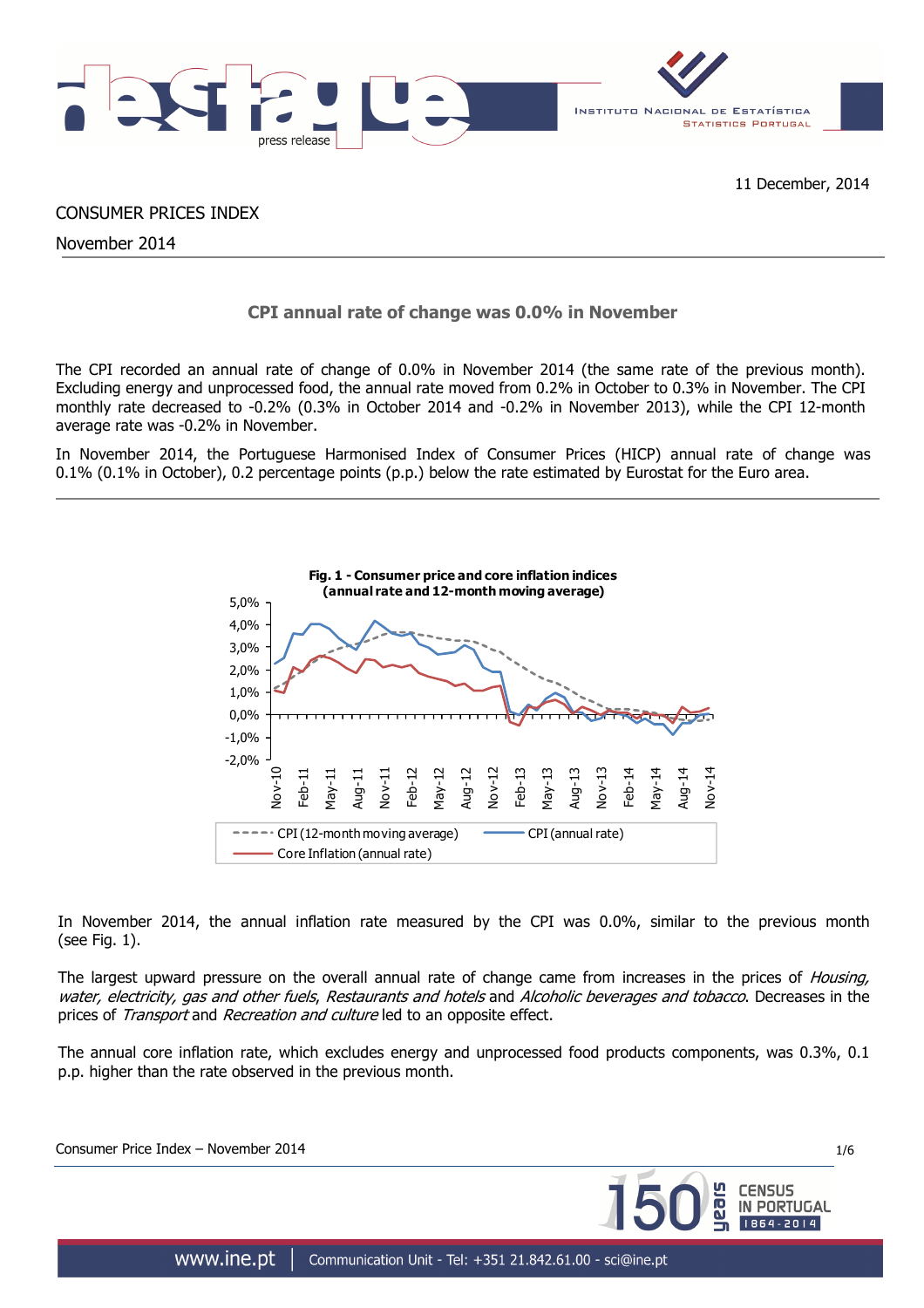

In November, the CPI monthly rate was -0.2% (0.3% in October 2014 and -0.2% in November 2013). The main upward contribution to this result came from changes in the prices of Clothing and footwear. On the opposite side, decreases were observed in the prices of Transport.

In November 2014, the HICP annual rate remained unchanged at 0.1%. The HICP monthly rate was -0.4% (-0.3% in November 2013).

In October, the annual rate of change of the Euro area was 0.3 p.p. higher than the annual rate of change of the Portuguese HICP. That difference is estimated to decrease to 0.2 p.p. in November.

The HICP 12-month average rate remained at -0.1% in November.



## **Housing Rents**

In November 2014 the monthly rate of change of the average value of rents by net area for the whole country was 0.1%.

The main decrease was observed in the Açores region, where the value of rents by net area decreased 0.7%. The main increase was recorded in the Centro region (0.9%).

The annual change rate of the housing rents for the whole country was 4.6% in November (4.7% in October). The main decrease was observed in the Madeira region (-1.3%), while the Lisbon region recorded an increase of 6.9%.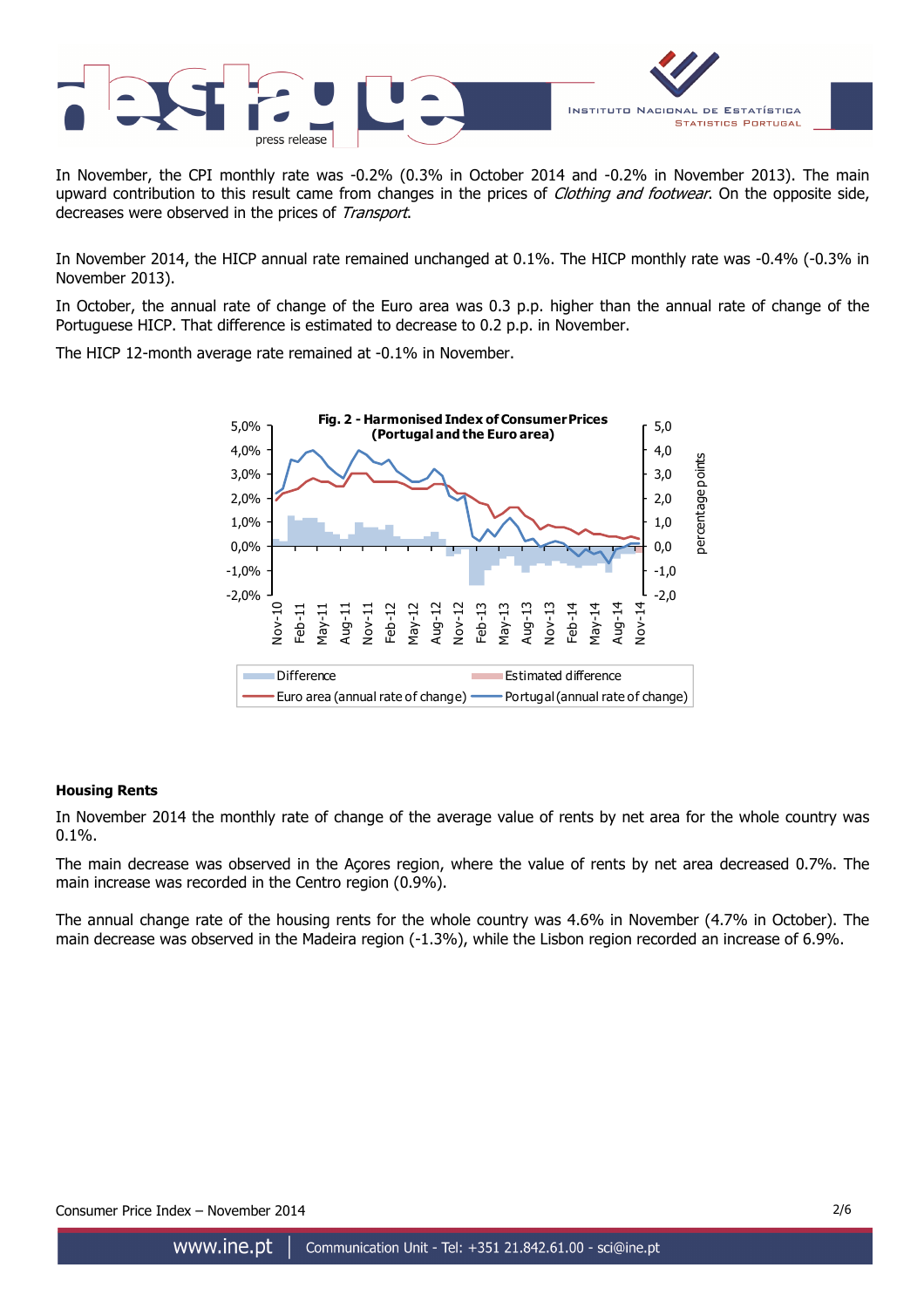



## **Consumer Price Index**

I

The Consumer Price Index (CPI) measures the change over time of the prices of a certain basket of goods and services bought by a "typical" consumer. The CPI has been designed to capture price changes and not to measure price levels.

The CPI is updated every year with the most recent information on prices and quantities. The 2014 CPI weighting structure and the sample of goods and services included in the basket are a result of the combination of three fundamental sources of information: the final 2011 and preliminary 2012 results of the Portuguese National Accounts complemented with the Household Budget Survey and the Census for more detailed levels of expenditure. Administrative data is also used.

The CPI is compiled through the aggregation of seven regional price indexes and the goods and services included in the index are grouped according to the COICOP classification.

#### **Table 1: CPI - COICOP<sup>1</sup> Divisions**

| 01 | Food and non-alcoholic beverages                                      | 07 | <b>Transports</b>                |
|----|-----------------------------------------------------------------------|----|----------------------------------|
| 02 | Alcoholic beverages and tobacco                                       | 08 | Communications                   |
| 03 | Clothing and footwear                                                 | 09 | Recreation and culture           |
| 04 | Housing, water, electricity, gas and other fuels                      | 10 | Education                        |
| 05 | Furnishings, household equipment and routine maintenance of the house | 11 | Restaurants and hotels           |
| 06 | Health                                                                | 12 | Miscellaneous goods and services |
|    | $\cdots$<br>$\cdots$<br>$\sim$                                        |    |                                  |

<sup>1</sup> COICOP: Classification Of Individual Consumption by Purpose

### **Monthly rate**

The monthly rate is the change in the index of a certain month compared with the index of the previous month expressed as a percentage. Although up-to-date, this measure can be affected by seasonal and other effects.

#### **Annual rate**

The annual rate is the change in the index of a certain month compared with the index of the same month in the previous year expressed as a percentage. In the presence of a stable seasonal pattern, seasonal effects do not influence this measure.

#### **12-month average rate**

The 12-month average rate is the change in the average index of one year compared with the average index of the previous year expressed as a percentage. This moving average is less sensitive to transient changes in prices.

#### **Core inflation index (all items CPI excluding unprocessed food and energy products)**

The core inflation index is compiled by excluding the prices of unprocessed food and energy products from the all items CPI. The primary objective of this index is to capture the underlying inflation pressures in the economy.

#### **Harmonised Index of Consumer Prices**

The Harmonised Index of Consumer Prices (HICP) is compiled in each member state of the European Union for the purposes of inflation comparisons across EU countries, as required by the Treaty on European Union'. This index plays an important role as a guideline for the achievement of the European System of Central Banks primary objective: price stability. In 1998, the European Central Bank adopted the HICP as "the most appropriate price measure" for its definition of price stability in the Euro area<sup>2</sup>.

The current HICP (2005 = 100) is produced in each Member State following a harmonized methodology developed by experts in the field of price statistics, under the Eurostat's "Price Statistics Working Group". From the methodological point of view, there are no major differences between the HICP and CPI. However, the different scope of coverage leads to differences in the weighting structure, mainly in Restaurants and hotels. This is mostly an effect of the inclusion of non-residents expenditure ("tourists") in the HICP and the corresponding exclusion from the CPI.

Additional information on the methodology of the HICP can be found on the Eurostat website at http://epp.eurostat.ec.europa.eu/portal/page/portal/hicp/introduction.

\_\_\_\_\_\_\_\_\_\_\_\_\_\_\_\_\_\_\_\_\_ 1 - Article 109j and protocol on the convergence criteria referred to in that article.

2 - "A stability oriented monetary policy strategy for the ESCB". ECB press notice released on 13 October 1998.

Consumer Price Index – November 2014 3/6

www.ine.pt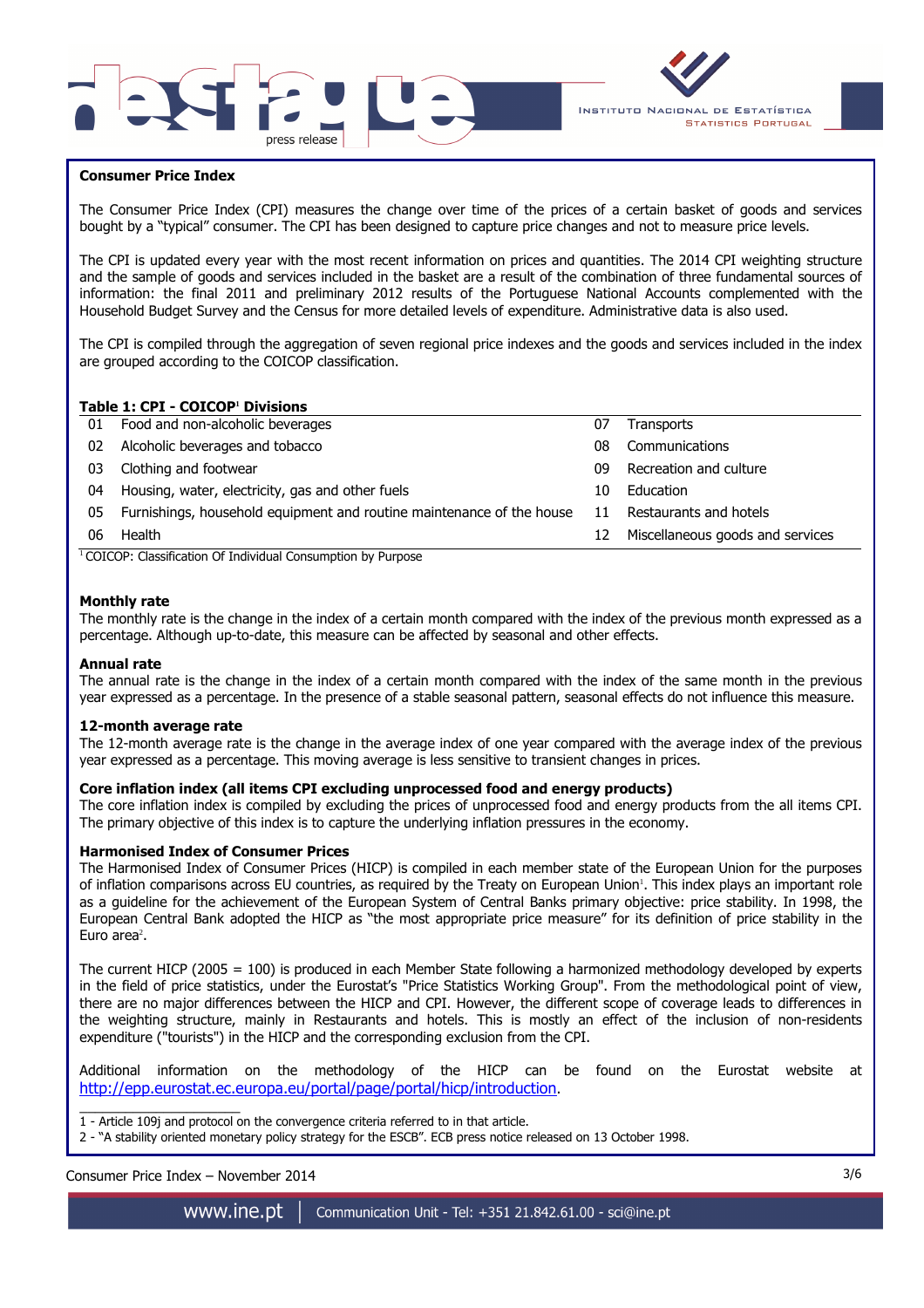



### **Table 2: CPI and HICP 2014 weighting structure**

|    | $COICOP1$ divisions                                                   | <b>CPI</b> | <b>HICP</b> |
|----|-----------------------------------------------------------------------|------------|-------------|
| 01 | Food and non-alcoholic beverages                                      | 211.8      | 204.7       |
| 02 | Alcoholic beverages and tobacco                                       | 37.9       | 37.1        |
| 03 | Clothing and footwear                                                 | 69.4       | 68.9        |
| 04 | Housing, water, electricity, gas and other fuels                      | 91.3       | 87.3        |
| 05 | Furnishings, household equipment and routine maintenance of the house | 64.0       | 62.0        |
| 06 | Health                                                                | 72.0       | 67.1        |
| 07 | Transport                                                             | 126.5      | 128.9       |
| 08 | Communication                                                         | 36.3       | 35.3        |
| 09 | Recreation and culture                                                | 79.4       | 69.2        |
| 10 | Education                                                             | 15.7       | 15.1        |
| 11 | Restaurants and hotels                                                | 90.8       | 122.7       |
| 12 | Miscellaneous goods and services                                      | 105.0      | 101.6       |
| 00 | All items                                                             | 1000       | 1000        |

<sup>1</sup> COICOP: Classification Of Individual Consumption by Purpose.

## **Presentation of data and rounding rules**

Since the release of the January 2013 CPI indices are published with base 100 in the year 2012.

Due to rounding procedures, those indices may not reproduce exactly the published rates of change. However, it should be noted that the published rates prevail.

In this press release the descriptive analysis is based on rounded values to one decimal.

#### **Next press release**

The December 2014 CPI/HICP will be released on January 13<sup>th</sup> 2015.

Consumer Price Index – November 2014 4/6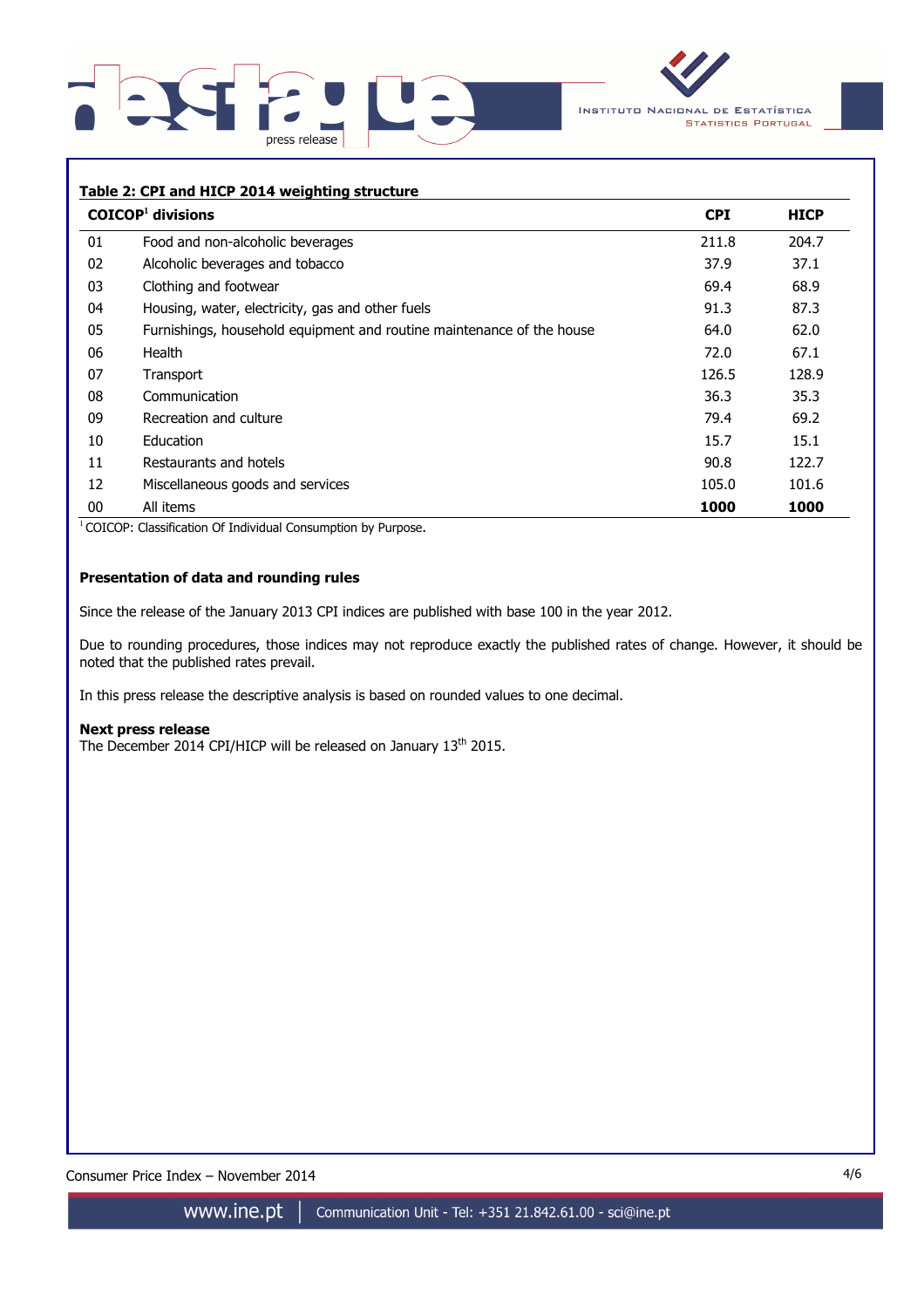

**Annex:**

# CPI rate of change (index division and all items CPI)

|                 |                |      |                                                                    |      |         |                 | Index divisions $(1)$ |         |         |      |      |         | <b>All-items</b><br><b>CPI</b> |
|-----------------|----------------|------|--------------------------------------------------------------------|------|---------|-----------------|-----------------------|---------|---------|------|------|---------|--------------------------------|
|                 | 01             | 02   | 03                                                                 | 04   | 05      | 06              | 07                    | 08      | 09      | 10   | 11   | 12      |                                |
|                 |                |      |                                                                    |      |         |                 | Annual average rate   |         |         |      |      |         |                                |
| 2011            | 2.10           | 7.94 | $-3.93$                                                            | 6.66 | 1.17    | 4.46            | 8.90                  | 2.99    | 0.96    | 2.05 | 1.41 | 1.79    | 3.65                           |
| 2012            | 3.20           | 4.74 | $-5.24$                                                            | 8.72 | $-0.47$ | 0.35            | 3.27                  | 0.46    | 0.91    | 1.50 | 4.47 | 1.11    | 2.77                           |
| 2013            | 1.94           | 4.05 | $-3.31$                                                            | 2.15 | $-0.51$ | 1.49            | $-2.32$               | 0.45    | 0.41    | 1.18 | 1.65 | $-0.61$ | 0.27                           |
|                 |                |      |                                                                    |      |         |                 | Annual rate           |         |         |      |      |         |                                |
| 2012 November   | 3.29           | 4.92 | $-5.59$                                                            | 4.81 | $-0.65$ | $-2.00$         | 1.64                  | 0.69    | 2.05    | 1.43 | 4.72 | 0.67    | 1.89                           |
| December        | 3.21           | 4.79 | $-4.84$                                                            | 5.02 | $-0.45$ | $-1.77$         | 1.67                  | 0.78    | 1.81    | 1.42 | 4.53 | 0.36    | 1.92                           |
| 2013 January    | 2.29           | 5.00 | $-5.19$                                                            | 3.60 | $-0.41$ | $-3.01$         | $-1.42$               | $-1.45$ | 2.08    | 1.44 | 2.15 | $-0.36$ | 0.17                           |
| February        | 2.00           | 5.12 | $-4.94$                                                            | 3.48 | $-0.25$ | $-1.68$         | $-1.60$               | $-0.41$ | 0.92    | 1.41 | 1.60 | $-0.34$ | $-0.03$                        |
| March           | 2.15           | 4.46 | $-4.53$                                                            | 3.11 | $-0.24$ | $-0.83$         | $-1.96$               | $-0.58$ | 1.60    | 1.44 | 1.81 | $-0.02$ | 0.45                           |
| April           | 2.02           | 3.74 | $-3.63$                                                            | 2.67 | $-0.21$ | 0.14            | $-4.38$               | 0.15    | 1.44    | 1.45 | 1.95 | 0.07    | 0.18                           |
| May             | 3.10           | 4.06 | $-3.55$                                                            | 2.42 | $-0.41$ | 2.04            | $-3.42$               | 0.50    | 0.88    | 1.49 | 2.31 | 0.00    | 0.71                           |
| June            | 2.84           | 3.98 | $-3.40$                                                            | 2.20 | $-0.13$ | 2.57            | $-1.52$               | 0.53    | 0.83    | 1.49 | 2.18 | $-0.10$ | 0.98                           |
| July            | 2.45           | 2.61 | $-1.23$                                                            | 1.99 | $-0.33$ | 2.97            | 0.05                  | 0.80    | 0.08    | 1.49 | 1.88 | $-1.26$ | 0.76                           |
| August          | 2.94           | 3.30 | $-2.86$                                                            | 1.84 | $-0.73$ | 3.47            | $-1.77$               | 0.78    | $-0.63$ | 1.47 | 2.04 | $-1.48$ | 0.15                           |
| September       | 1.90           | 3.51 | $-2.12$                                                            | 1.44 | $-0.54$ | 3.53            | $-3.68$               | 0.85    | $-0.07$ | 1.45 | 1.56 | $-1.02$ | 0.12                           |
| October         | 0.48           | 4.15 | $-2.80$                                                            | 1.09 | $-0.76$ | 3.19            | $-4.05$               | 1.14    | $-0.49$ | 0.39 | 1.11 | $-0.98$ | $-0.25$                        |
| November        | 0.53           | 4.48 | $-3.08$                                                            | 1.13 | $-0.96$ | 3.00            | $-3.47$               | 1.57    | $-0.68$ | 0.33 | 0.70 | $-0.99$ | $-0.15$                        |
| December        | 0.61           | 4.27 | $-2.65$                                                            | 0.94 | $-1.10$ | 3.00            | $-0.54$               | 1.55    | $-1.03$ | 0.31 | 0.55 | $-0.81$ | 0.20                           |
| 2014 January    | 0.20           | 4.26 | $-2.63$                                                            | 2.15 | $-1.18$ | 1.37            | $-1.38$               | 3.39    | $-1.40$ | 0.29 | 0.61 | $-0.44$ | 0.06                           |
| February        | $-0.05$        | 3.71 | $-2.26$                                                            | 2.27 | $-1.00$ | 1.01            | $-1.89$               | 2.45    | $-0.95$ | 0.36 | 0.63 | $-0.39$ | $-0.08$                        |
| March           | $-0.42$        | 2.22 | $-1.02$                                                            | 2.10 | $-0.92$ | 0.78            | $-3.08$               | 1.98    | $-1.48$ | 0.40 | 0.17 | $-0.43$ | $-0.37$                        |
| April           | $-0.93$        | 2.36 | $-1.82$                                                            | 2.10 | $-0.91$ | 0.16            | 0.26                  | 1.61    | $-1.33$ | 0.46 | 0.13 | $-0.70$ | $-0.14$                        |
| May             | $-2.33$        | 2.14 | $-1.65$                                                            | 2.15 | $-0.83$ | 0.29            | $-0.52$               | 1.58    | $-1.18$ | 0.41 | 0.65 | $-0.72$ | $-0.44$                        |
| June            | $-2.53$        | 2.88 | $-1.45$                                                            | 2.32 | $-1.00$ | 0.74            | 0.15                  | 0.36    | $-1.80$ | 0.40 | 0.62 | $-0.63$ | $-0.42$                        |
| July            | $-3.05$        | 3.11 | $-7.45$                                                            | 2.15 | $-0.77$ | 0.81            | 0.09                  | 0.37    | $-1.94$ | 0.36 | 0.84 | 0.22    | $-0.87$                        |
| August          | $-3.17$        | 3.38 | $-0.67$                                                            | 2.18 | $-0.34$ | 0.71            | 0.58                  | 0.39    | $-0.99$ | 0.37 | 1.28 | $-0.24$ | $-0.36$                        |
| September       | $-2.19$        | 3.70 | $-0.98$                                                            | 2.34 | $-0.60$ | 0.81            | $-1.09$               | $-0.14$ | $-2.41$ | 0.37 | 1.94 | $-0.63$ | $-0.37$                        |
| October         | $-0.63$        | 3.17 | $-2.20$                                                            | 2.62 | 0.72    | 0.39            | $-1.39$               | 0.68    | $-1.46$ | 0.57 | 1.63 | $-0.70$ | 0.00                           |
| November        | $-0.53$        | 3.13 | $-1.63$                                                            | 2.40 | 1.15    | 0.46            | $-1.84$               | 0.27    | $-1.72$ | 0.57 | 1.44 | $-0.42$ | 0.02                           |
| <b>Symbols:</b> | f estimated    |      | Po provisional                                                     |      |         | x not available |                       |         |         |      |      |         |                                |
| Note:           |                |      | (1) The names of the divisions are given in the explanatory notes. |      |         |                 |                       |         |         |      |      |         |                                |
| Source:         | INE - Portugal |      |                                                                    |      |         |                 |                       |         |         |      |      |         |                                |

Consumer Price Index – November 2014 **5/6**